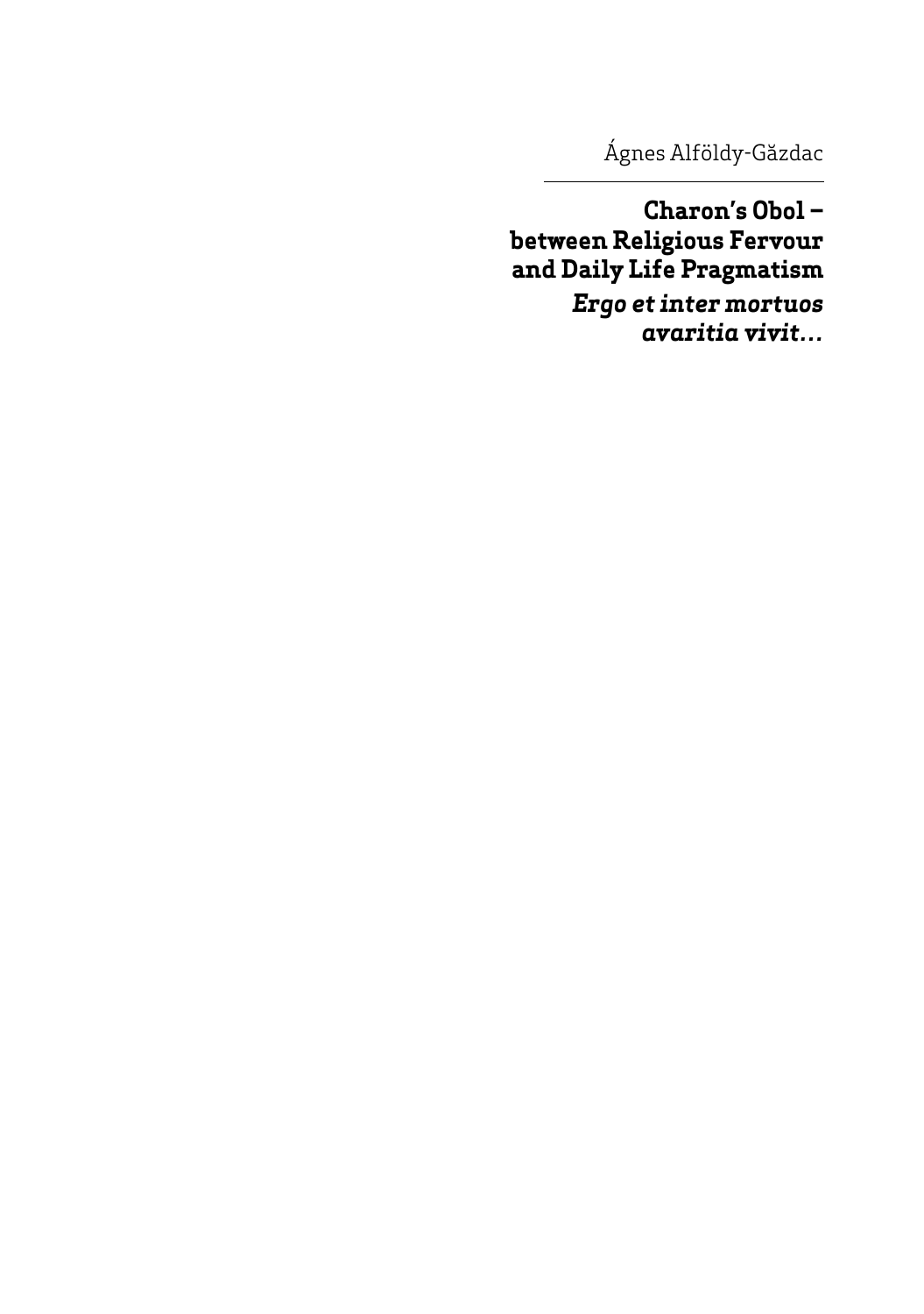## MINISTRY OF CULTURE AND NATIONAL IDENTITY NATIONAL HISTORY MUSEUM OF TRANSYLVANIA

BIBLIOTHECA MUSEI NAPOCENSIS

LIII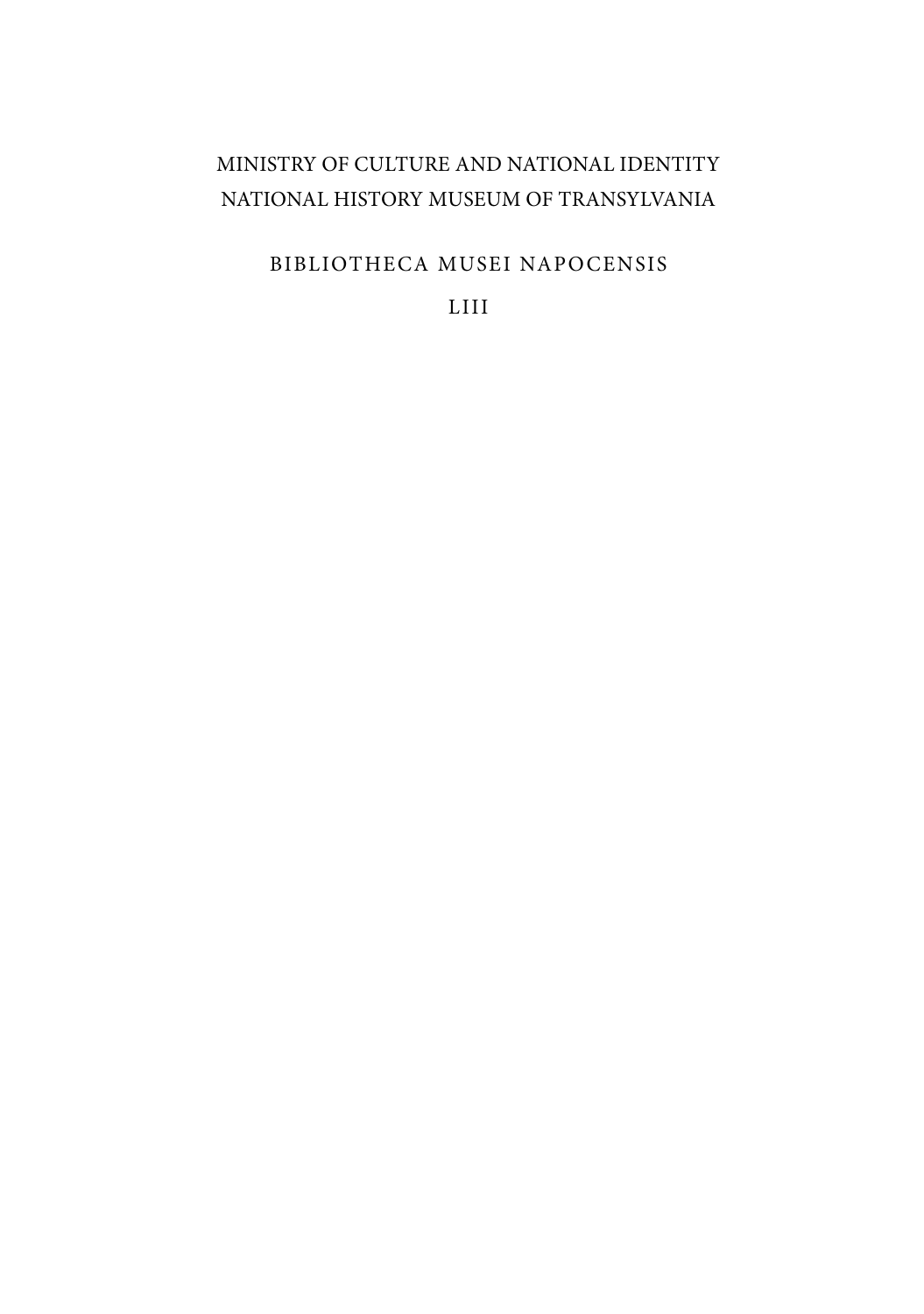Ágnes Alföldy-Găzdac

## **Charon's Obol – between Religious Fervour and Daily Life Pragmatism**

*Ergo et inter mortuos avaritia vivit…*

> *Coins in funerary contexts – Roman Dacia vs Pannonia*

> > Mega Publishing House Cluj‑Napoca 2018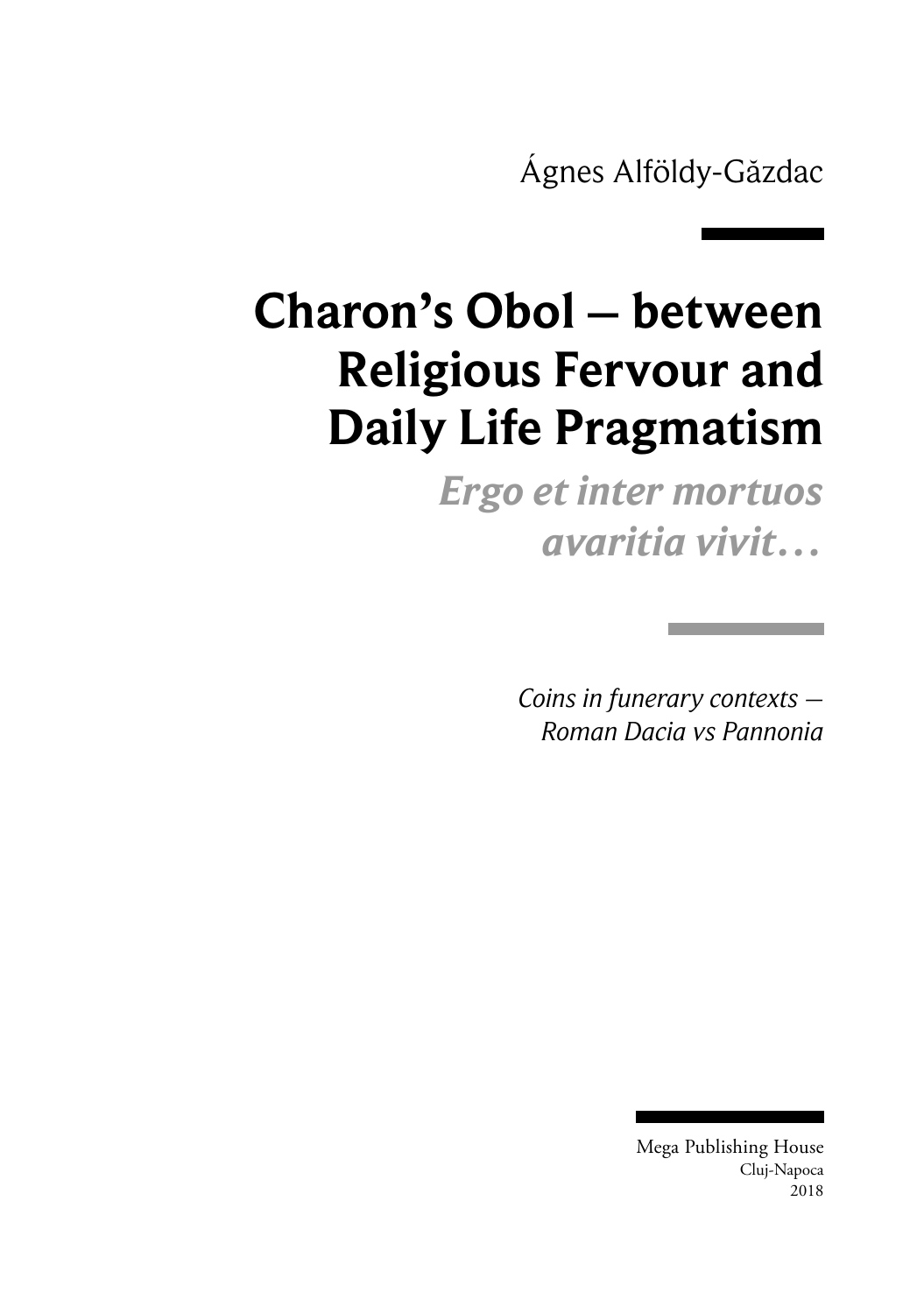Cover design: Francisc Baja English translation: Gabriela Cristina Balica Copy editing: Ana Maria Gruia Supervisor: Cristian Găzdac

Cover image: Hermes conducting a Soul to Charon. Ancient terracotta: http://obvil.sorbonne-universite.site/corpus/ mythographie/html/gayley\_classic-myths\_1898.html (accessed on 1.11.2018)

Descrierea CIP a Bibliotecii Naţionale a României Găzdac, Ágnes *Charon's obol: between religious fervour and daily life pragmatism : coins in funerary contexts: Roman Dacia vs Pannonia* / Ágnes Găzdac. – Cluj-Napoca: Mega, 2019 Conţine bibliografie ISBN 978-606-020-044-4

903

© Ágnes Alföldy-Găzdac, 2018



Editura Mega | www.edituramega.ro e-mail: mega@edituramega.ro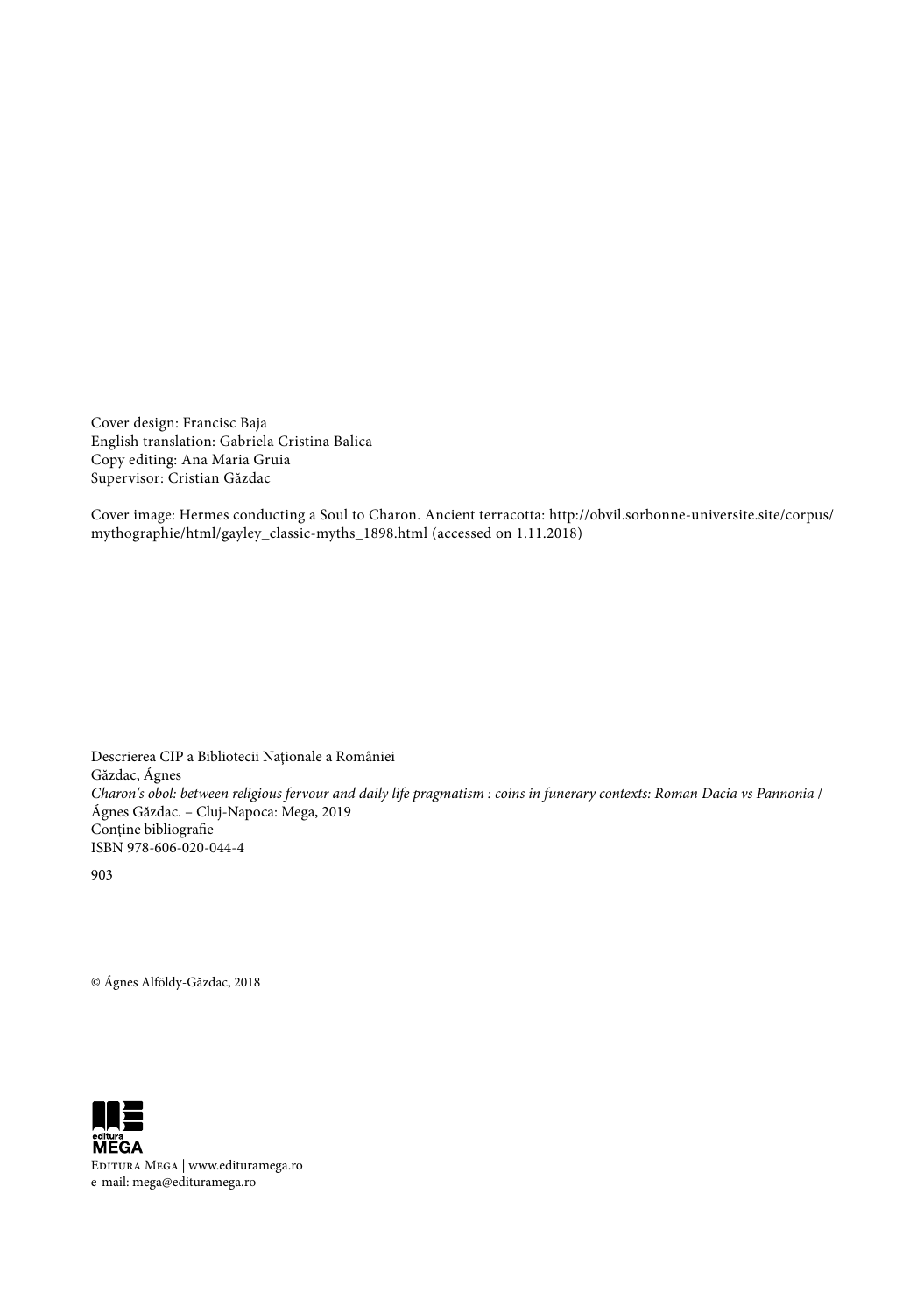## **CONTENTS**

| CHAPTER I. ROMAN FUNERARY ANTHROPOLOGY. ROMAN FUNERAL RITES IN THE  |  |
|---------------------------------------------------------------------|--|
| CHAPTER II. LITERARY AND ICONOGRAPHIC SOURCES ON THE MYTH OF CHARON |  |
|                                                                     |  |
|                                                                     |  |
|                                                                     |  |
|                                                                     |  |
|                                                                     |  |
|                                                                     |  |
|                                                                     |  |
|                                                                     |  |
|                                                                     |  |
|                                                                     |  |
|                                                                     |  |
|                                                                     |  |
|                                                                     |  |
|                                                                     |  |
|                                                                     |  |
|                                                                     |  |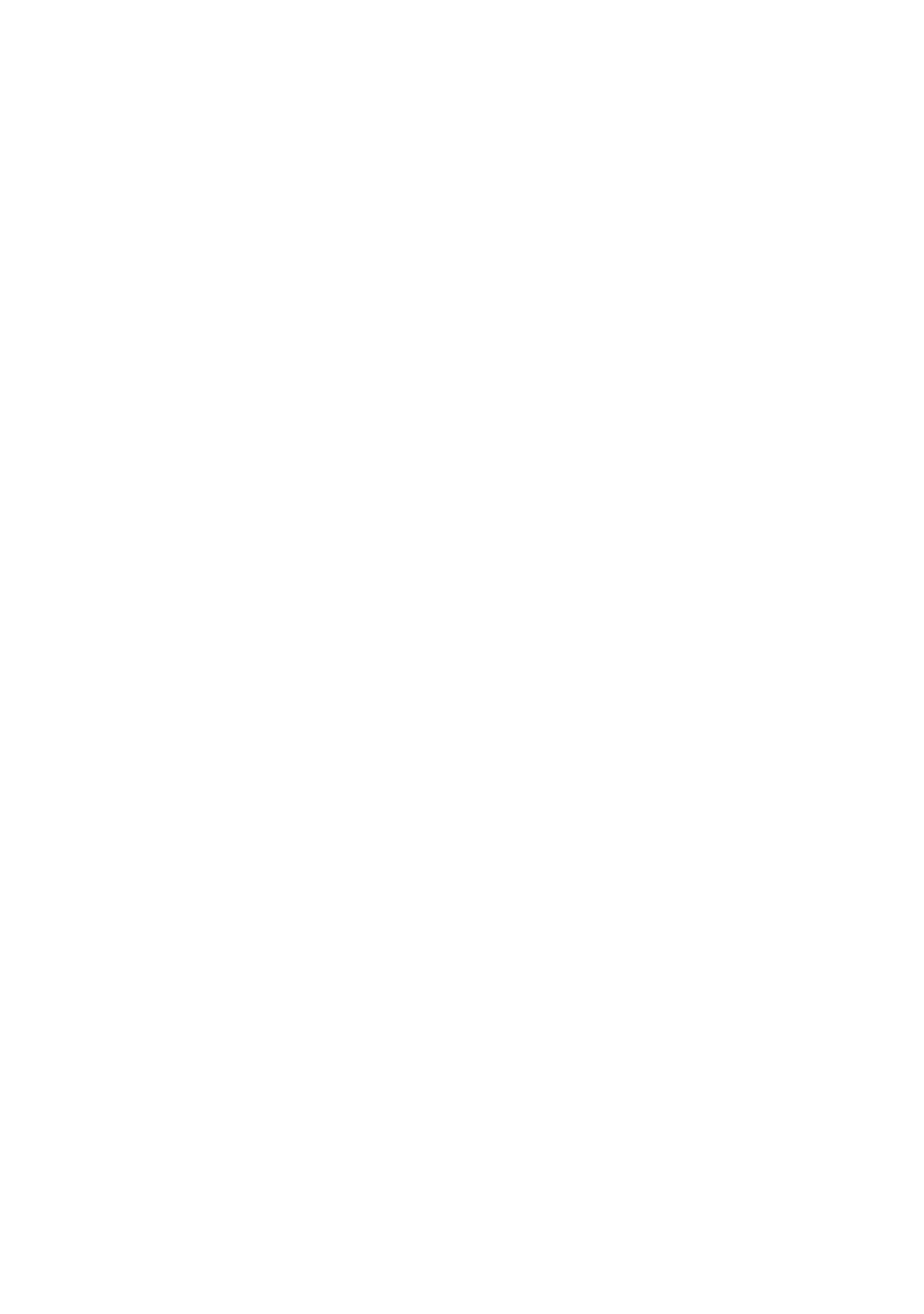*Familia Aeterna To Cristian, because he is my heart To Mark and Flora, because they are my soul*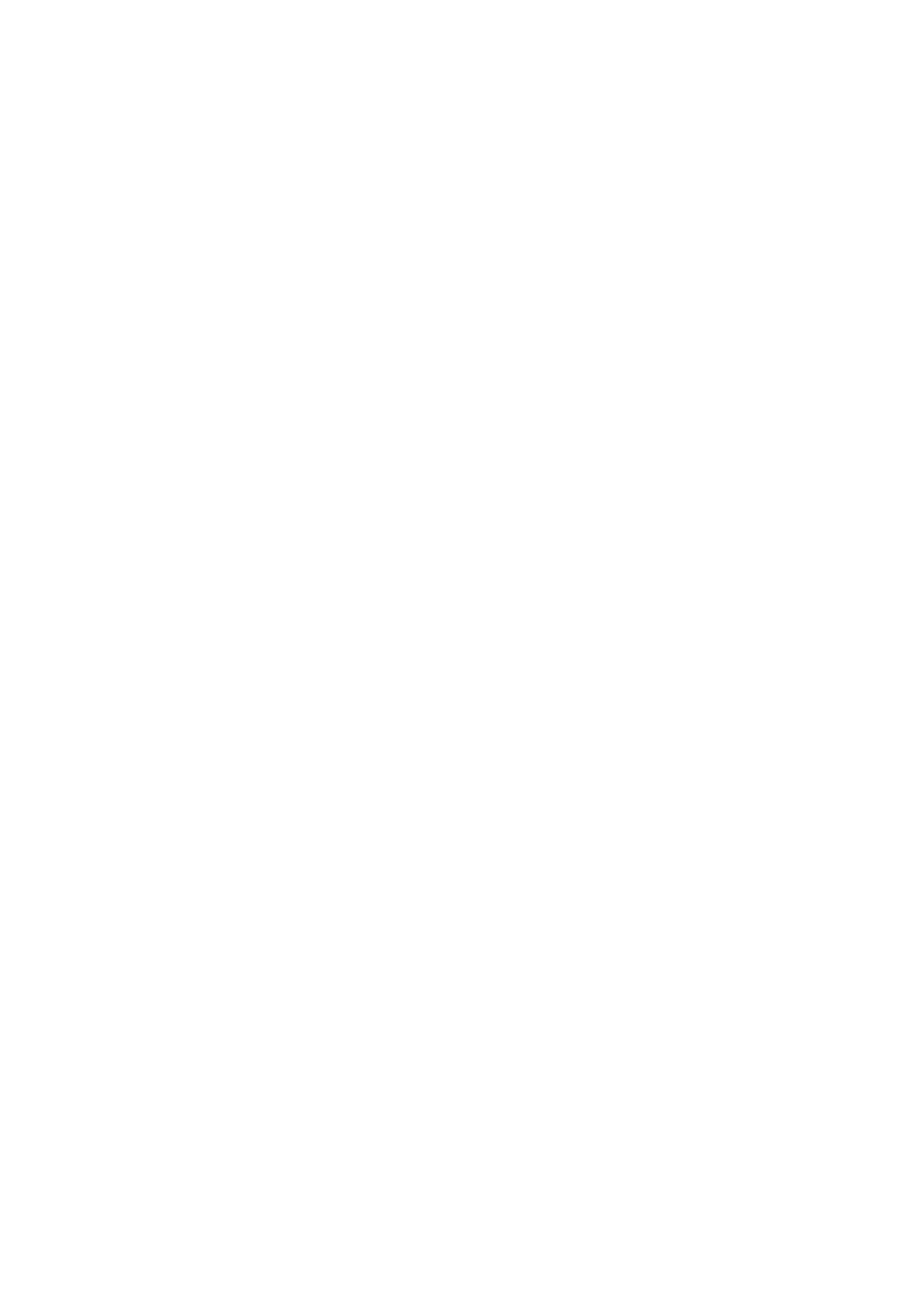## ACKNOWLEDGEMENTS

Such a topic, through its historical relevance, chronological and geographical bearings, and high quantity of numismatic, archaeological, and epigraphic material requiring examination, could not have been completed without the support of several special persons.

I am truly grateful to Professor Nicolae Gudea, the supervisor of my doctoral dissertation. His professional advice was essential to the draft of this work. In all these years, he has patiently guided me through all aspects entailed by the study of coin finds in funerary contexts.

Also, I wish to thank Dr. Torbágyi Melinda (Director of the Numismatic Cabinet with the Hungarian National Museum) who offered many precious suggestions during my documentation stays in Budapest. Her Cabinet has always been open to everyone willing to study this captivating historical science.

I am grateful to Dr. Kocsis László (Director of the Roman History Department with the Hungarian National Museum) who has facilitated access for the study of inventory ledgers and unique materials discovered in the cemeteries at *Brigetio*.

Professor Gabler Dénes was a mentor to me during the time I examined materials in the libraries of research institutions in Budapest. His cooperation not only granted me access to all information regarding the material culture of Roman *Pannonia*, but was also an example of the professor-disciple relation.

My gratitude goes to the team of researchers with the National Museum of the Union in Alba Iulia, who generously provided me with novel numismatic materials for study. Especially, I wish to thank Constantin Inel, Horia Ciugudean, Radu Ota, George Bounegru and Anca Timofan, not only for allowing me to study coins discovered during their excavations, but particularly for their friendly welcome each time.

Among the specialists from Cluj-Napoca I would like to thank Dr. Sorin Cociș for allowing me to study the numismatic and archaeological material unpublished at the time yielded by the excavations conducted in the cemeteries from *Alburnus Maior*. Dr. Livia Călian, former custodian of the Numismatic Cabinet of the National Museum of Transylvanian History, colleague and tutor in the field of numismatic records of the Museum, has continuously supported my efforts for the completion of the doctoral dissertation.

I express my gratitude to Dr. Gică Băeștean (Museum of the Roman Town – Sarmizegetusa) for kindly sending me pictures of a funerary *stela* on display there.

Moreover, I also thank Dr. Alexandru Sonoc for the information regarding the coins in the collection of the Brukenthal National Museum, Sibiu.

The research scholarship awarded by the Katolische Akademische Ausländr Dienst due to which I was able to use the facilities of the libraries and institutes of Frankfurt am Main (Germany) was crucial for the completion of this dissertation. I hereby thank the selection committee as well. Those six months were indispensable for gathering the primary and secondary sources as regards the study of the myth of Charon and the custom of funerary coin depositions. In Frankfurt I had the opportunity to discuss with famous scholars in the field of Roman history and funerary archaeology. For their precious suggestions and open and friendly demeanour I wish to thank especially Professors from Frankfurt Maria Alföldi, Peter Fasod, Joachim Gorecki, the late Professor Géza Alföldy from Heidelberg, as well as Dr. Marion Witteyer from Mainz.

My attendance at the International Congresses of Numismatics (Glasgow 2009, Taormina 2015) was a professional satisfaction not only through the opportunity of presenting part of this research, but